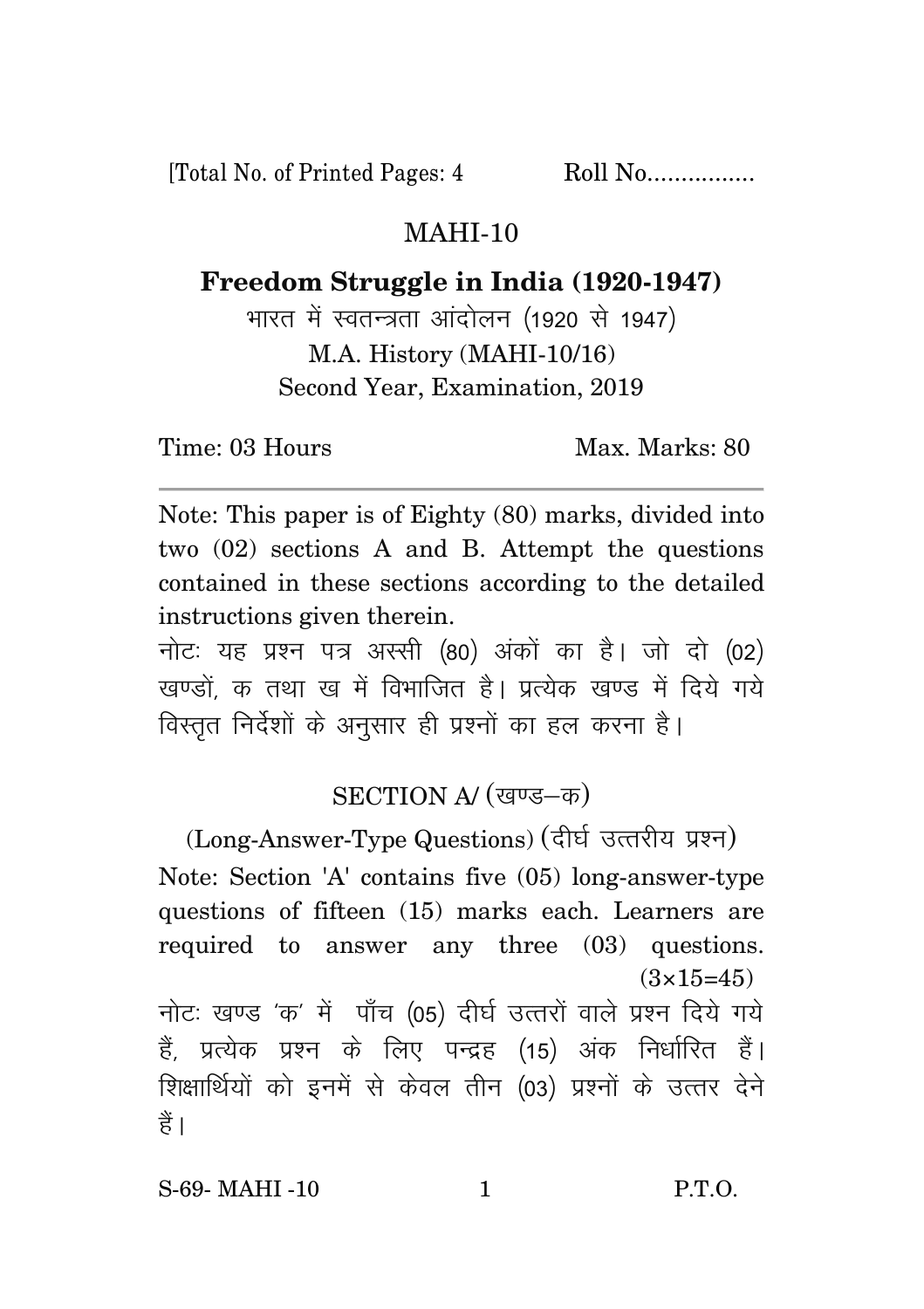- 1. What circumstances led Mahatma Gandhi to start Non-cooperation movement? What were it's results? किन परिस्थितियों में महात्मा गाँधी को असहयोग आंदोलन आरंभ करने पर मजबर किया? इसके क्या परिणाम हुए?
- 2. Discuss the features of the Government of India act, 1935. सन 1935 के भारत सरकार अधिनियम की विशेषताओं की विवेचना कीजिए।
- 3. Write an essay on the Civil Disobedience Movement of 1930-31 in India. भारत में सन 1930–1931 के सविनय अवज्ञा आंदोलन पर एक लेख लिखिए।
- 4. Trace the events from 1942 to 1947 that led to the independence and partition of India. सन 1942 से 1947 तक उन घटनाओं का वर्णन कीजिए जो भारत को स्वतंत्रता और विभाजन की ओर ले गई।
- 5. Examine the causes and consequences of Quit India movement. भारत छोडो आंदोलन के कारण व परिणामों का परीक्षण कीजिए।
- S-69- MAHI -10 2 P.T.O.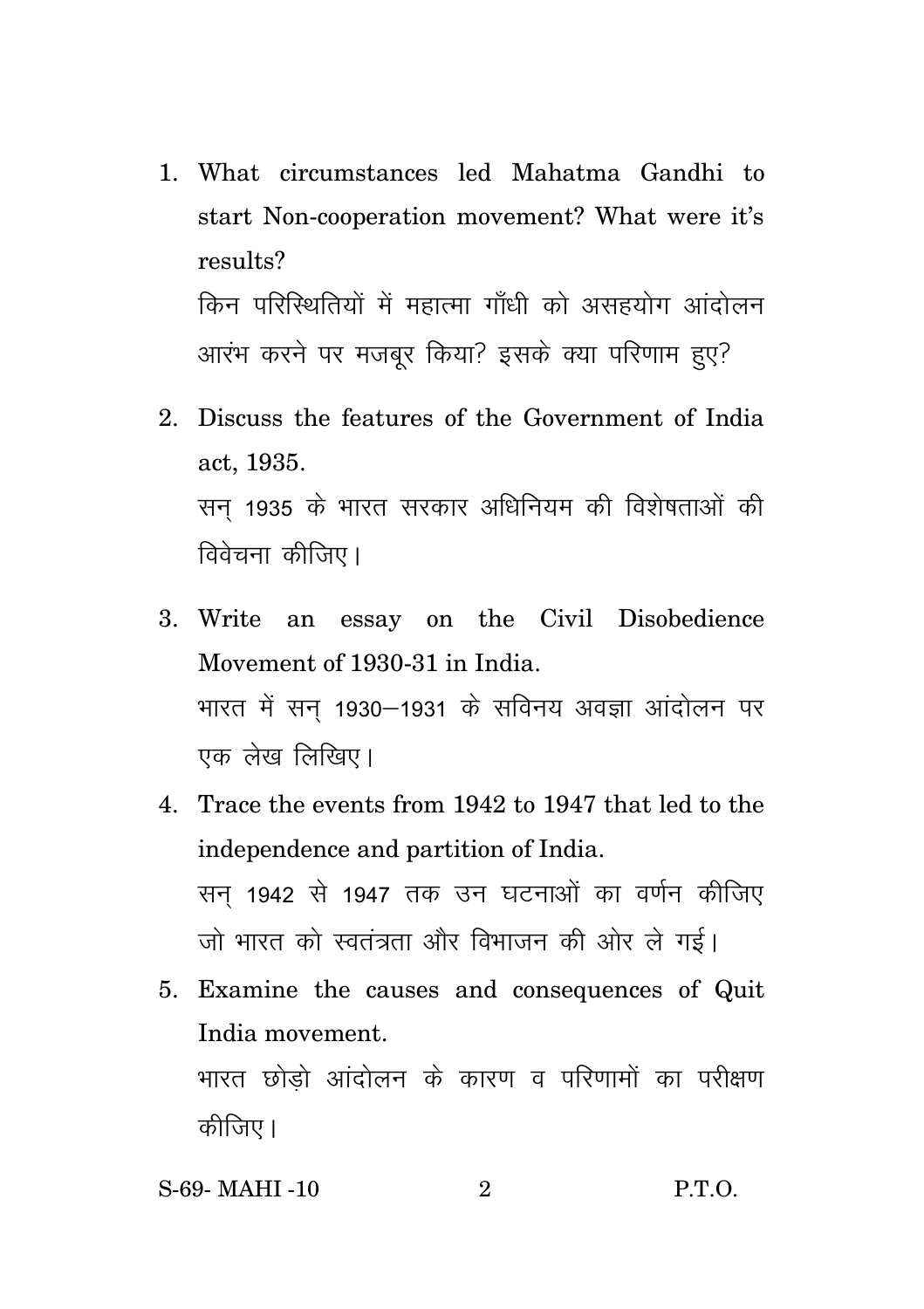## Section B / (खण्ड-ख) (Short Answer Type Questions) (लघु उत्तरों वाले प्रश्न)

Note: Section 'B' contains eight (08) short-answer type questions of seven (07) marks each. Learners are required to answer any five (05) questions only.  $(5 \times 7 = 35)$ 

नोटः खण्ड 'ख' में आठ (08) लघु उत्तरों वाले प्रश्न दिए गये हैं. प्रत्येक प्रश्न के लिए सात (07) अंक निर्धारित हैं। शिक्षार्थियों को इनमें से केवल पाँच (05) प्रश्नों के उत्तर देने  $\frac{4}{5}$ 

- 1. Write a note on Khilafat Movement. खिलाफत आन्दोलन पर एक टिप्पणी लिखिए।
- 2. Why did the Indians oppose the Simon Commission? भारतवासियों ने साइमन कमीशन का बहिष्कार क्यों किया।
- 3. Describe Poona Pact. पना पैक्ट का वर्णन कीजिए।
- 4. Write a brief note on the Cabinet Mission Plan. कैबिनेट मिशन योजना पर एक संक्षिप्त टिप्पणी लिखिए।